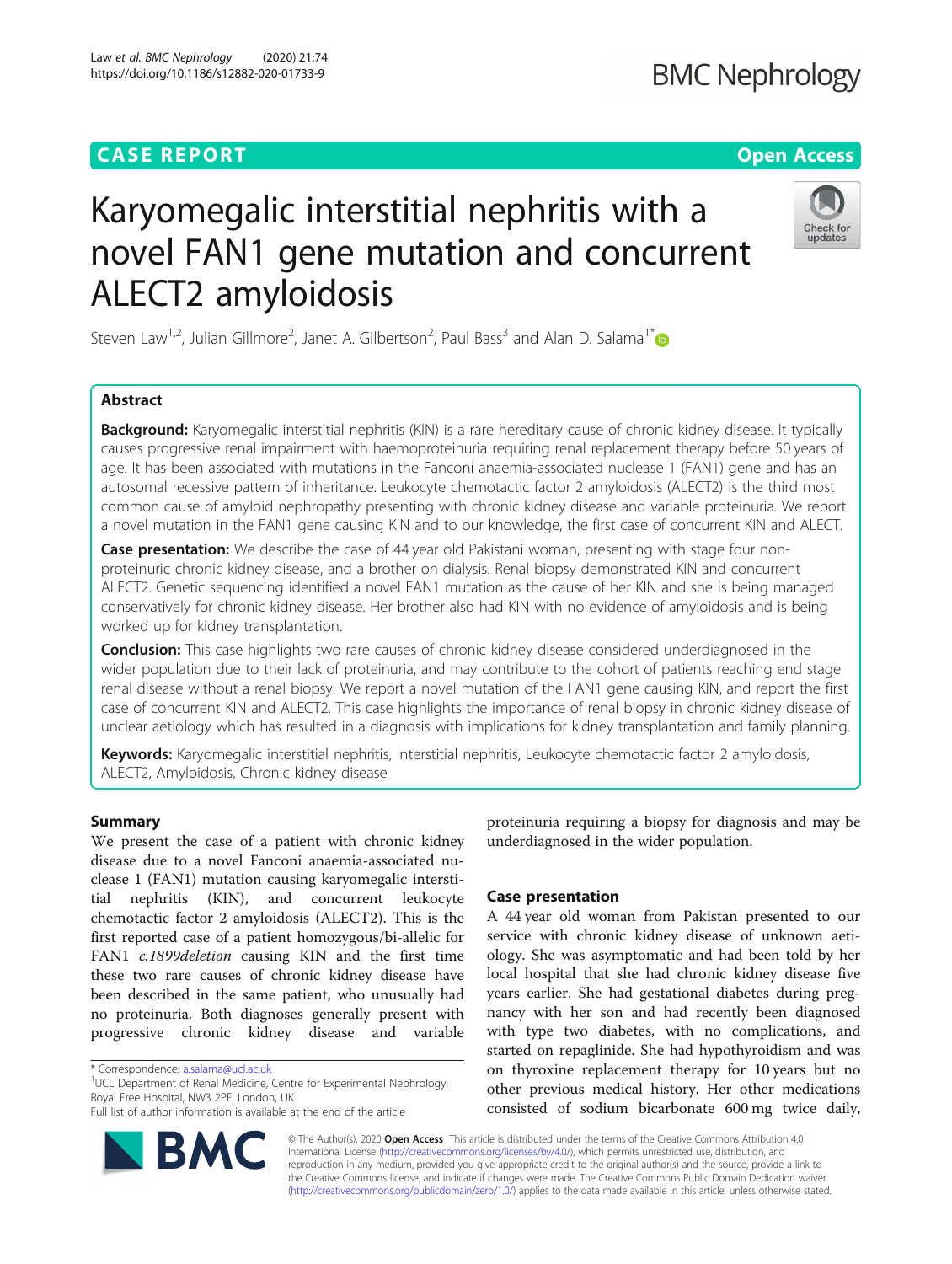<span id="page-1-0"></span>repaglinide 0.5 mg twice daily and allopurinol 150 mg daily. She took no over the counter or herbal medicines.

The patient's 52 year old brother was found to have biopsy proven karyomegalic interstitial nephritis and had progressed to end stage renal disease but had not been genotyped; his biopsy had no features of amyloidosis. In addition another older brother and sister were noted to have normal kidney function as did her son. Her parents were first cousins and her mother had diabetes and hypertension; her father died from prostate carcinoma aged 73.

Clinical examination of all systems was unremarkable with a blood pressure of 120/80 mmHg and heart rate of 72 beats per minute.

Urinalysis showed no blood or protein, microscopy revealed no leucocytes, urine protein creatinine ratio was 17 mg/mmol (NR 0–30) and no bence jones protein was detected. Haemoglobin was 110 g/L with normal white blood cells, and platelets. Creatinine was 223 μmol/l, a

 $\mathsf{d}$ 

MDRD estimated glomerular filtration rate (eGFR) of  $22$  ml/min/1.73<sup>2</sup> with a normal sodium, potassium, calcium, phosphate, bilirubin and alkaline phosphatase; parathyroid hormone was elevated at 8.4 pmol/L. Creatinine five years earlier was 121 μmol/l with an eGFR of 45 ml/min/1.73m<sup>2</sup>. Immunological screen was negative, in particular autoantibodies (ANA, ANCA, anti-dsDNA, ENA)were negative, complement C3 and C4 were in the normal range and immunoglobulins showed a mildly elevated IgG at 16.5 g/L (NR 7–16), but normal IgA and IgM levels and protein electrophoresis showed a polyclonal increase in gammaglobulins. Serum free light chains were kappa 33.4 mg/L and lamda 19.7 mg/l, with a ratio of 1.7 in keeping with renal impairment.

Ultrasound demonstrated 8.5 cm unobstructed kidneys with increased echogenicity of the parenchyma.

Sequence analysis using the Blueprint Genetics FAN1 single gene test identified a homozygous single base pair

 $\ddot{c}$ 

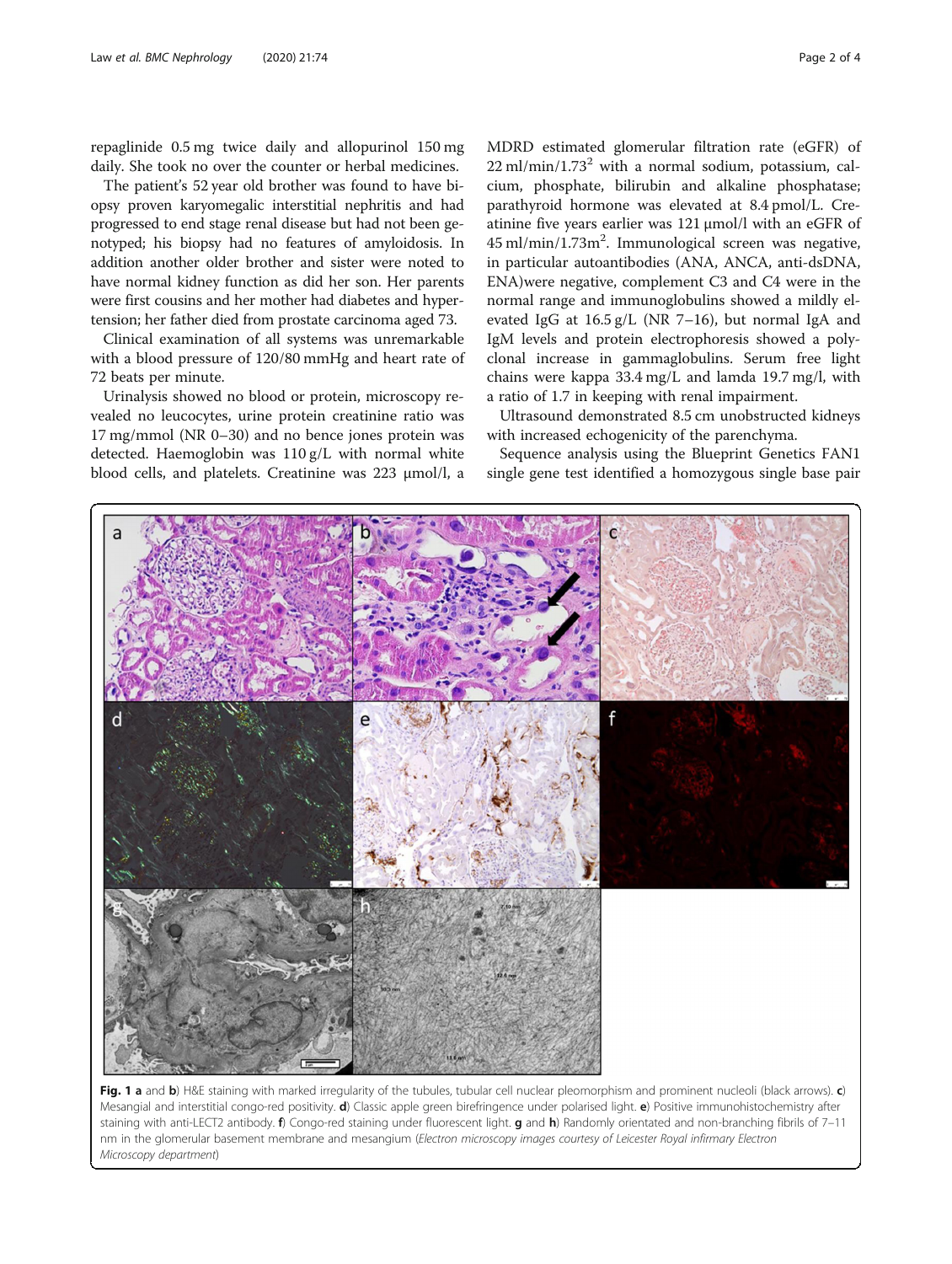deletion c.1899del, p.(Cys633Trpfs\*9) in the FAN1 gene (transcript number: NM\_014967.4). This was confirmed with bi-directional Sanger sequencing and performed in a CLIA-certified laboratory accredited by the College of American Pathologists.

Renal biopsy demonstrated 28 glomeruli of which seven were globally sclerosed, with some glomeruli displaying congophilic material in the mesangial areas. In the interstitium there was approximately 10% chronic interstitial fibrosis and surrounding areas of light interstitial inflammatory cell infiltrate. There was marked irregularity of the tubules, with tubular cell nuclear pleomorphism and prominent nucleoli (Fig. [1:](#page-1-0) b). In addition to the mesangium, there were small foci of interstitial amyloid on the congo-red stain with demonstrated apple green birefringence under polarised light (Fig. [1](#page-1-0): c and d). There was no immunoglobulin or complement deposition, and staining for serum amyloid A, kappa and lambda light chains was negative. Immunostaining for LECT2 was positive (Fig. [1](#page-1-0): e). On electron microscopy there were no electron dense deposits but there were randomly orientated and non-branching fibrils 7–11 nm in size found in the glomerular basement membranes and mesangial areas (Fig. [1:](#page-1-0) g, h).

Serum amyloid P scintigraphy showed a moderate amyloid load in the spleen and adrenal glands with equivocal renal uptake (Fig. 2). Her echocardiogram demonstrated no features of cardiac amyloid.

A diagnosis of KIN secondary to a novel homozygous single base pair deletion *c.1899del* in the FAN1 gene with concurrent ALECT2 was made, and the patient is

a

currently being managed supportively for her chronic kidney disease. Her brother is set to undergo live donor transplantation from his wife.

# Discussion and conclusions

KIN is a rare condition presenting with progressive renal dysfunction, haemoproteinuria and a family history of renal disease. There is no clear sex or ethnic predilection and patients often present in their 20's with recurrent respiratory infections [[1\]](#page-3-0). End stage renal failure predictably occurs before 50 years of age [\[2](#page-3-0)]. Karyomegalic cells are often limited to the kidney but may be present in the liver, lungs, skin, GI tract, myocardium and brain, although these rarely manifest clinically. Diagnosis is confirmed with renal histology which typically shows chronic tubulointerstitial nephritis with characteristic enlargement of tubular nuclei on electron microscopy with irregular outlines, course chromatin and no viral inclusions [\[3](#page-3-0)]. Recent evidence has shown an association between mutations in the FAN1 gene and KIN. The FAN1 gene encodes a DNA endo- and exonuclease protein which acts within the Fanconi anaemia DNA damage response pathway to repair DNA. The FAN1 gene is located on chromosome 15 and mutations are inherited in an autosomal recessive manner [\[4](#page-3-0)]. In this case the patient was homozygous for FAN1 c.1899deletion which produces a frameshift and a premature stop codon at position 9. There are no patients homozygous for this deletion in the Genome Aggregation Database; 8 patients are heterozygous ( $n > 120,000$  exomes) [[5\]](#page-3-0). There



 $\mathbf b$